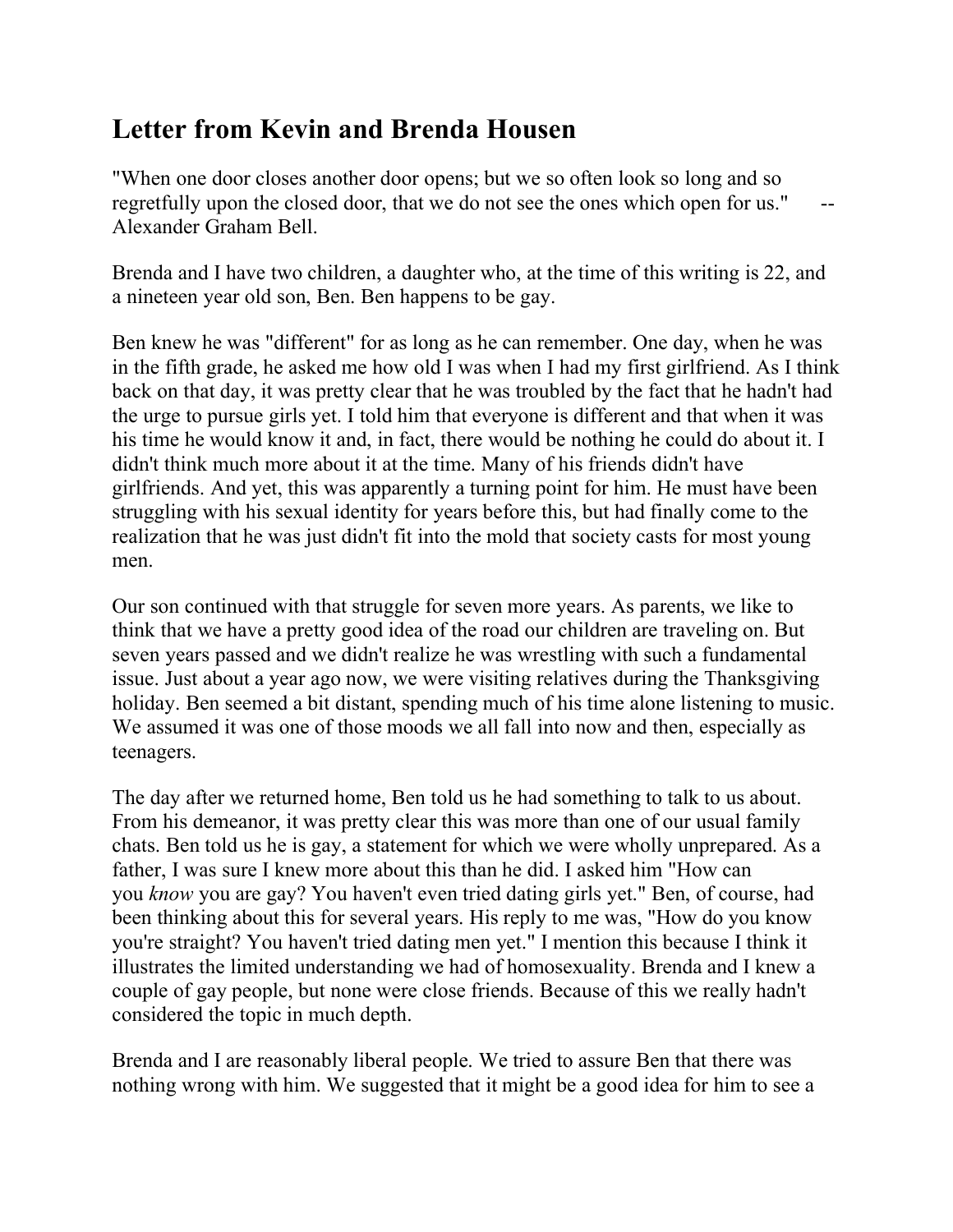counselor. As it turned out, Ben knew a great deal more about homosexuality than we did and it was Brenda and I that needed the counseling. We spent the next month or so very depressed, trying to come to grips with this news. Like many parents whose son or daughter has just come out of the closet, we went in. There were so many questions, yet we felt like we couldn't talk to any of our friends because it might get back to Ben's high school. We knew about the Matthew Shepard tragedy. Could something like that happen to our son? After a little reading we learned that the suicide rate for gay teens is much higher than for straight ones. Somehow, we didn't realize that our son was gay. Could we also have not seen that he was severely depressed? Why was our son gay? We constantly replayed his childhood in our minds to try to pinpoint something we did or didn't do that might be responsible. We were worried for Ben's safety and at the same time depressed by what appeared to be the "loss" of our son, the grandchildren we would probably never see, and the problems that would arise when some of our more conservative relatives found out. But, most of all, we blamed ourselves for somehow putting our son onto what looked like a *very* rocky road.

Brenda and I had never heard of PFLAG but, fortunately, Ben had. He gave us their phone number. After a few weeks, we decided to give them a call. I've never felt the need to visit a counselor, and I was doubtful that visiting a PFLAG meeting would help much. I was wrong. It was a great relief to talk to other people that were in similar situations and to learn that many people experienced the same feelings that Brenda and I had. At the same time, we learned much more about homosexuality than we had from the books we had been reading. We discovered that most people's sexuality is determined at a very young age, the factors that determine one's sexuality are varied and still hotly debated, and that there are many alternatives to the concept of a traditional family. Our most significant realization, though, was that we had not lost a son; we just gained a somewhat different one.

Discovering that our son is gay has caused a lot of turbulence in our lives, but we've come to realize that it's also opened other doors for us. We've met many new and interesting people that we probably would not have met otherwise. It's opened our eyes to the discrimination that gays, lesbians, bisexuals and transgendered people see every day. Most of all, this experience has brought us much closer to both of our children. We've talked to them about many things that we never could have discussed with our parents.

Our son is gay. I suppose I could also mention that our daughter has blonde hair; a fact that, in an ideal world, unfettered by intolerance and ultra-conservative beliefs, would be no more significant than our son's sexuality. Hopefully, the actions of organizations like PFLAG, and the many others devoted to gay rights, will make the world a little more ideal.